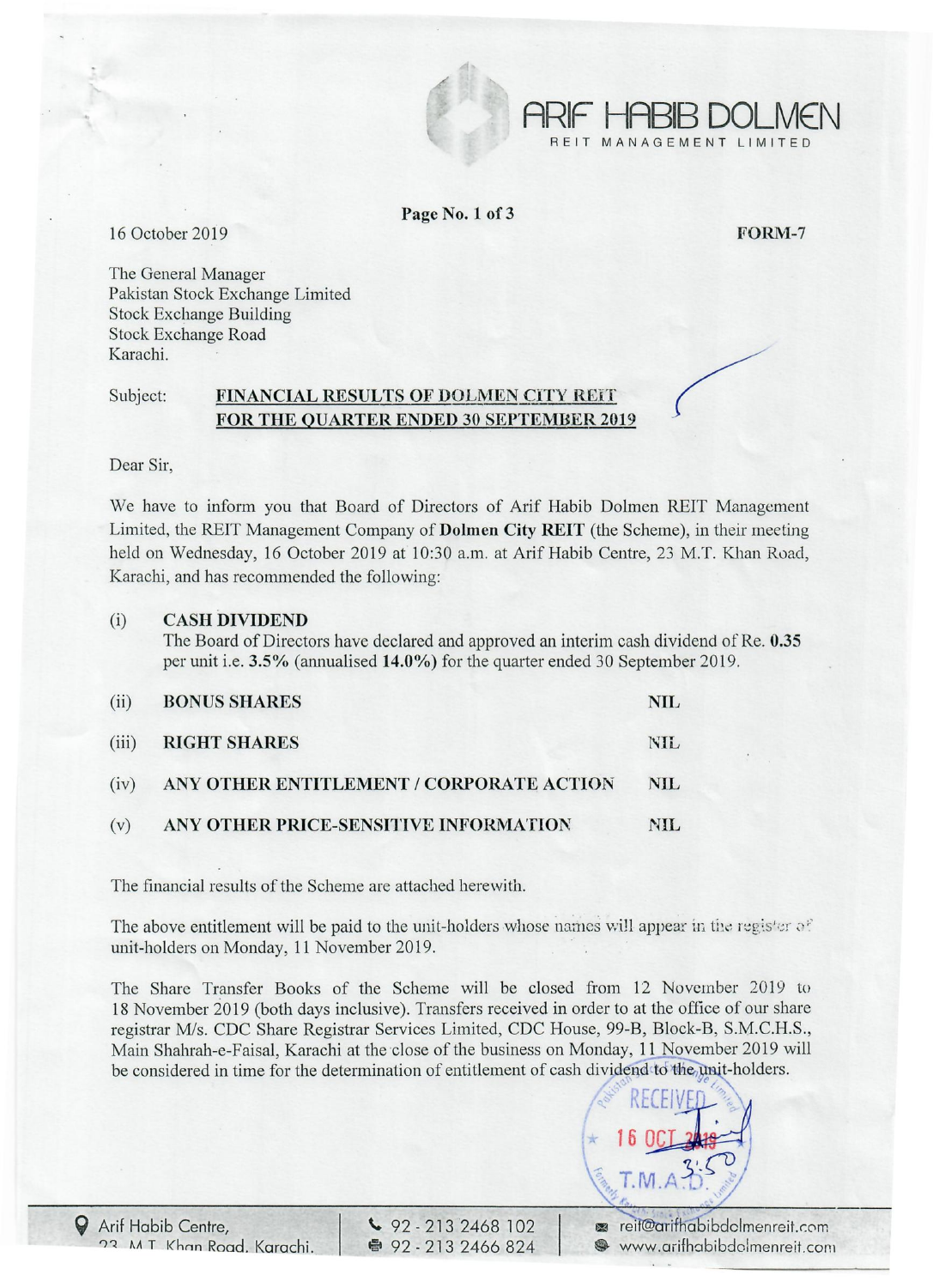# **Page No.2 of 3**

You may please also inform the TRE Certificate Holders of the Exchange accordingly.

The quarterly report of the Scheme for the quarter ended 30 September 2019 will be transmitted through PUCARS, within specified time.

Yours' faithfully,

REIT Zohaib Yaqoob CFO & Company Secretary